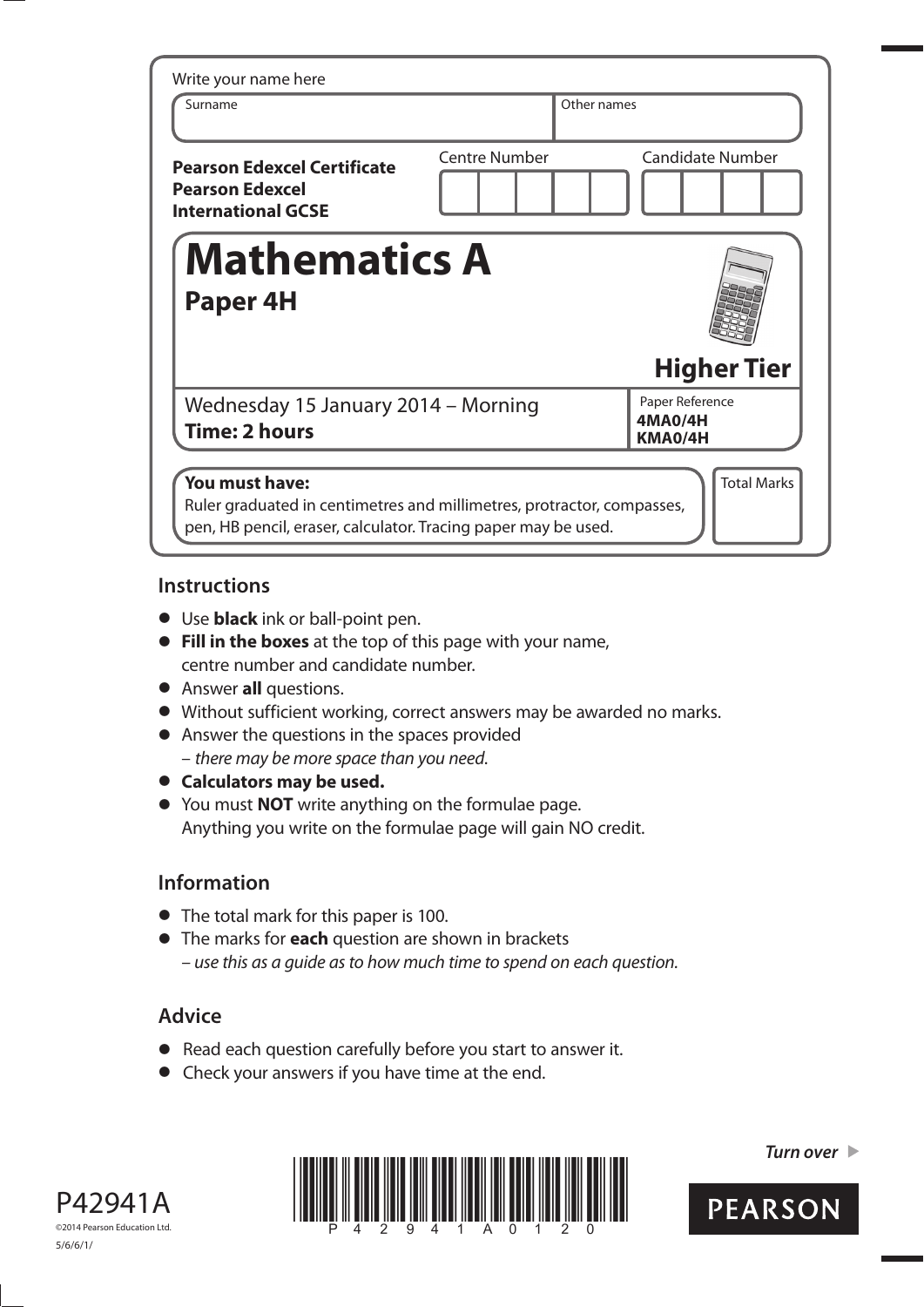

**\* A** 2011 And <sup>2</sup> and <sup>2</sup> and <sup>3</sup> and <sup>3</sup> and <sup>2</sup> and <sup>2</sup> and <sup>2</sup> and <sup>2</sup> and 2 and 2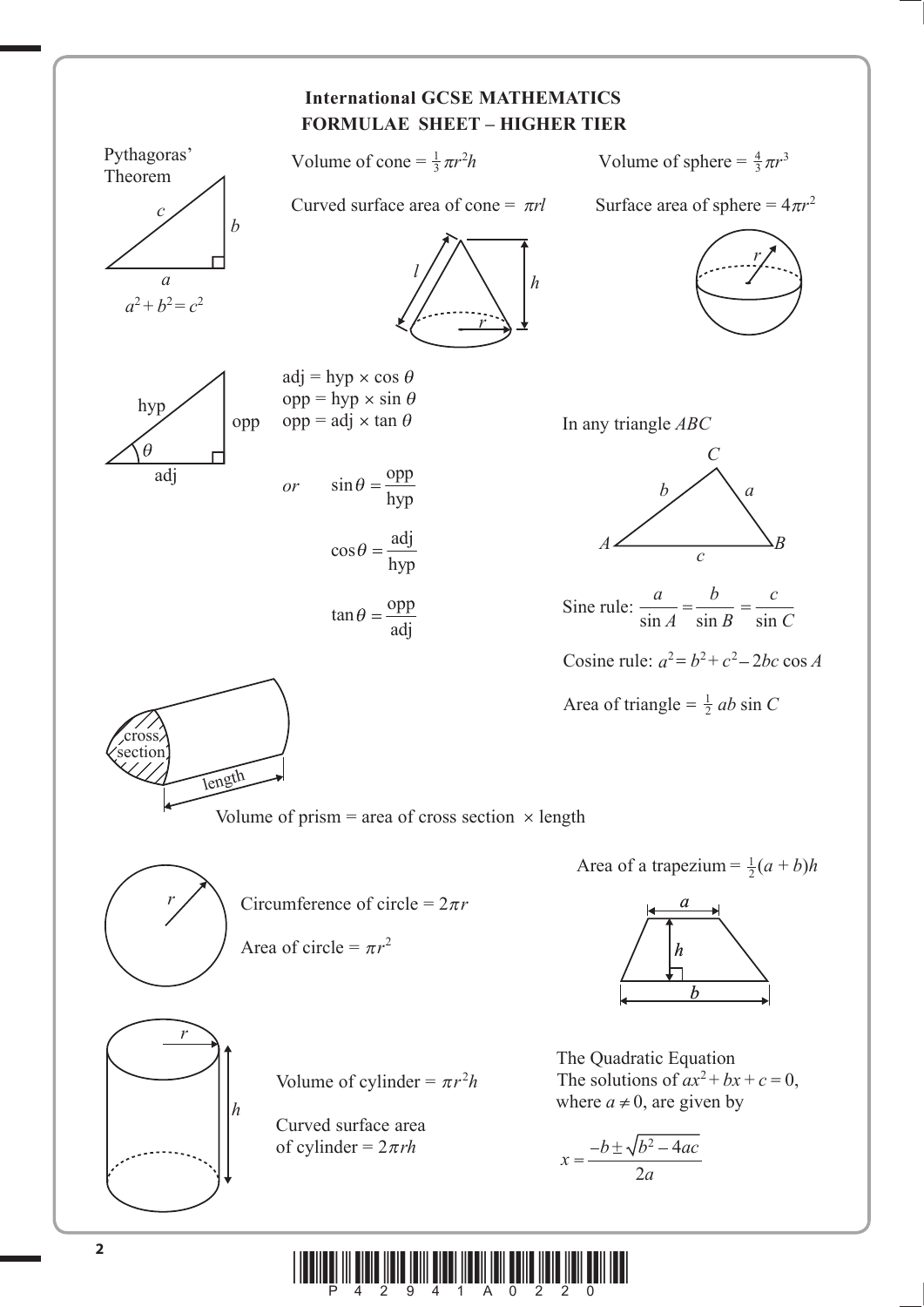|              | Answer ALL TWENTY THREE questions.                                                                                                                                             |                                      |
|--------------|--------------------------------------------------------------------------------------------------------------------------------------------------------------------------------|--------------------------------------|
|              | Write your answers in the spaces provided.                                                                                                                                     |                                      |
|              | You must write down all the stages in your working.                                                                                                                            |                                      |
| $\mathbf{1}$ | A school has 840 pupils and 40 teachers.                                                                                                                                       |                                      |
|              | (a) Find the ratio of the number of pupils to the number of teachers.<br>Give your ratio in the form $n:1$                                                                     |                                      |
|              | In Year 11 at the school, the ratio of the number of pupils who study Chemistry to the<br>number of pupils who study Physics is 3 : 2                                          | (2)                                  |
|              | (b) 105 pupils in Year 11 study Chemistry.<br>Work out the number of pupils in Year 11 who study Physics.                                                                      |                                      |
|              | For the 105 pupils who study Chemistry, the ratio of the number of boys to the number of<br>girls is $4:3$<br>(c) Work out the number of girls in Year 11 who study Chemistry. | $(\angle)$                           |
|              | (Total for Question 1 is 6 marks)                                                                                                                                              | (2)                                  |
|              | Do NOT write in this space.                                                                                                                                                    |                                      |
|              |                                                                                                                                                                                | 3<br>Turn over $\blacktriangleright$ |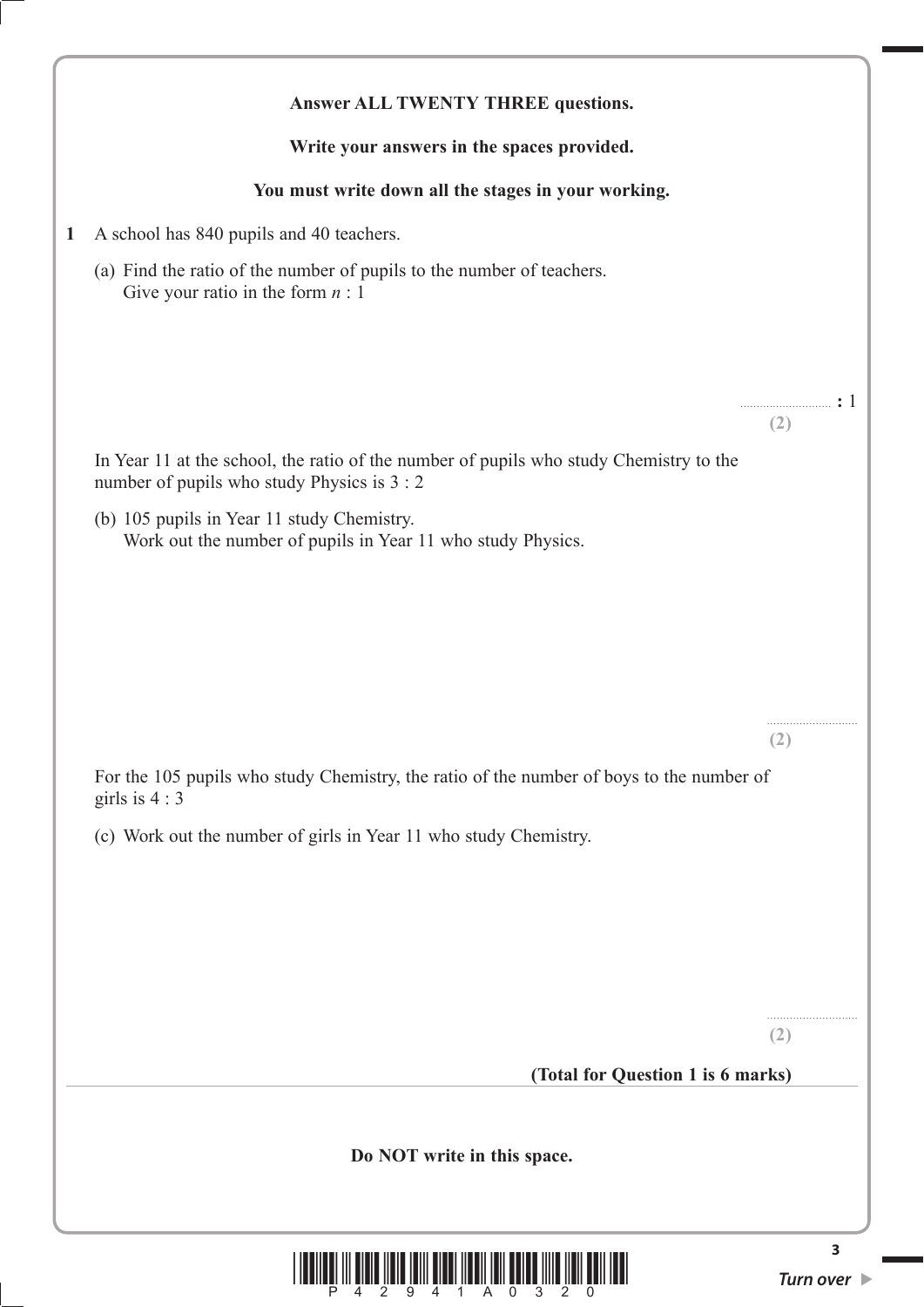

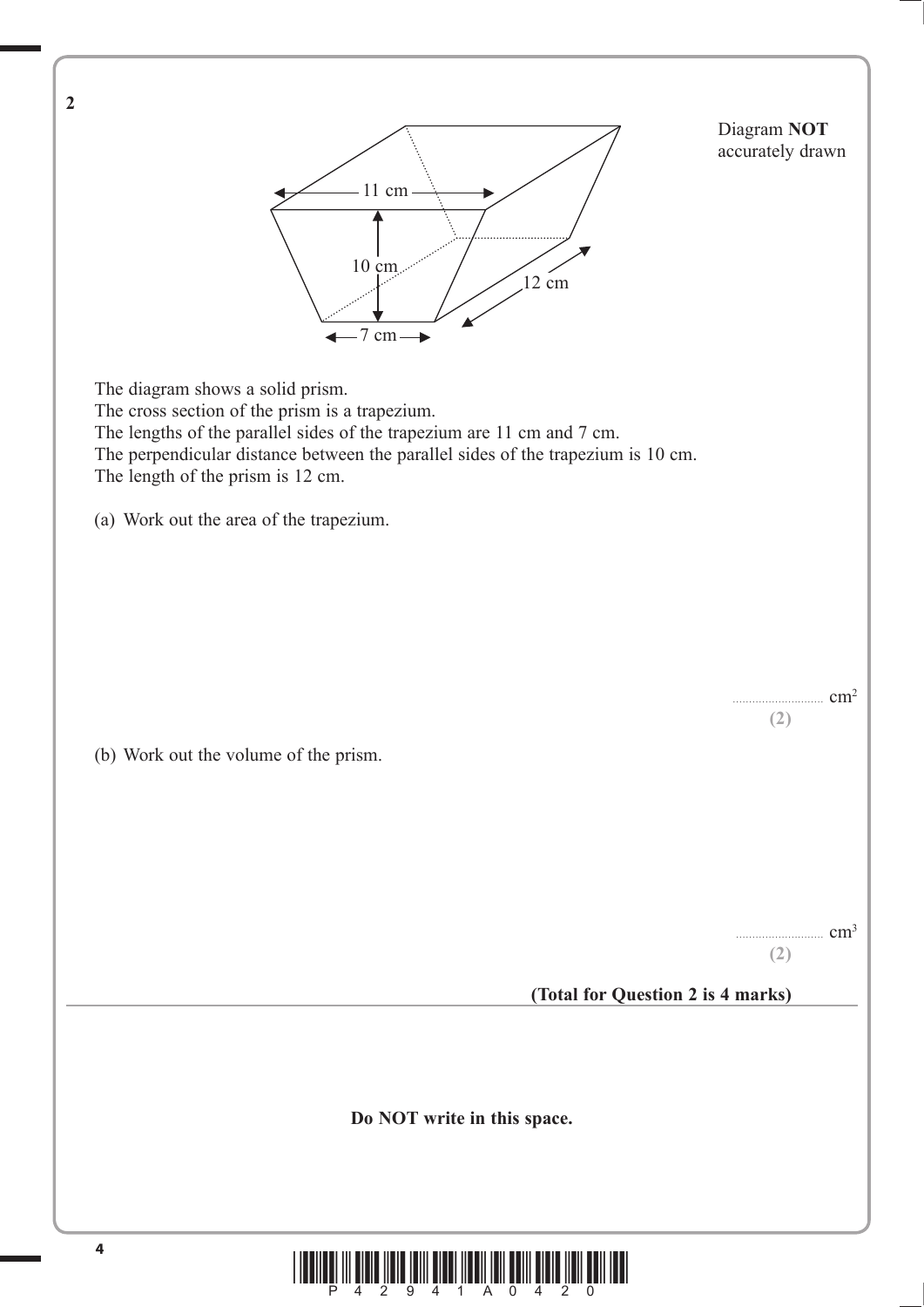|  | 3 Solve $6(3y+5) = 39$        |
|--|-------------------------------|
|  | Show clear algebraic working. |

*y* = ............................

## **(Total for Question 3 is 3 marks)**

**4** The table gives information about the numbers of goals scored by a football team in 30 matches.

Find the mean number of goals scored.

**(Total for Question 4 is 3 marks)**

**Do NOT write in this space.**

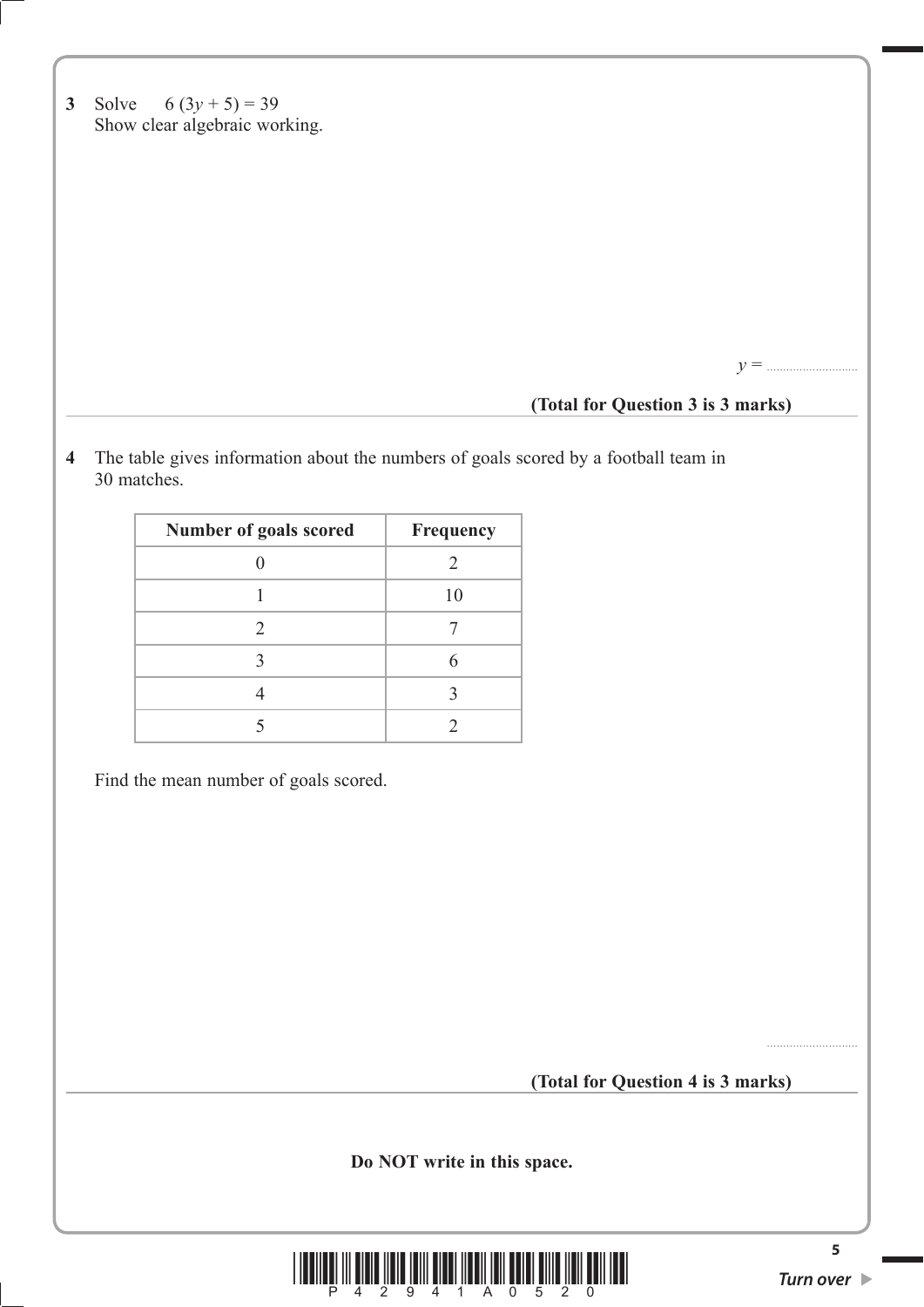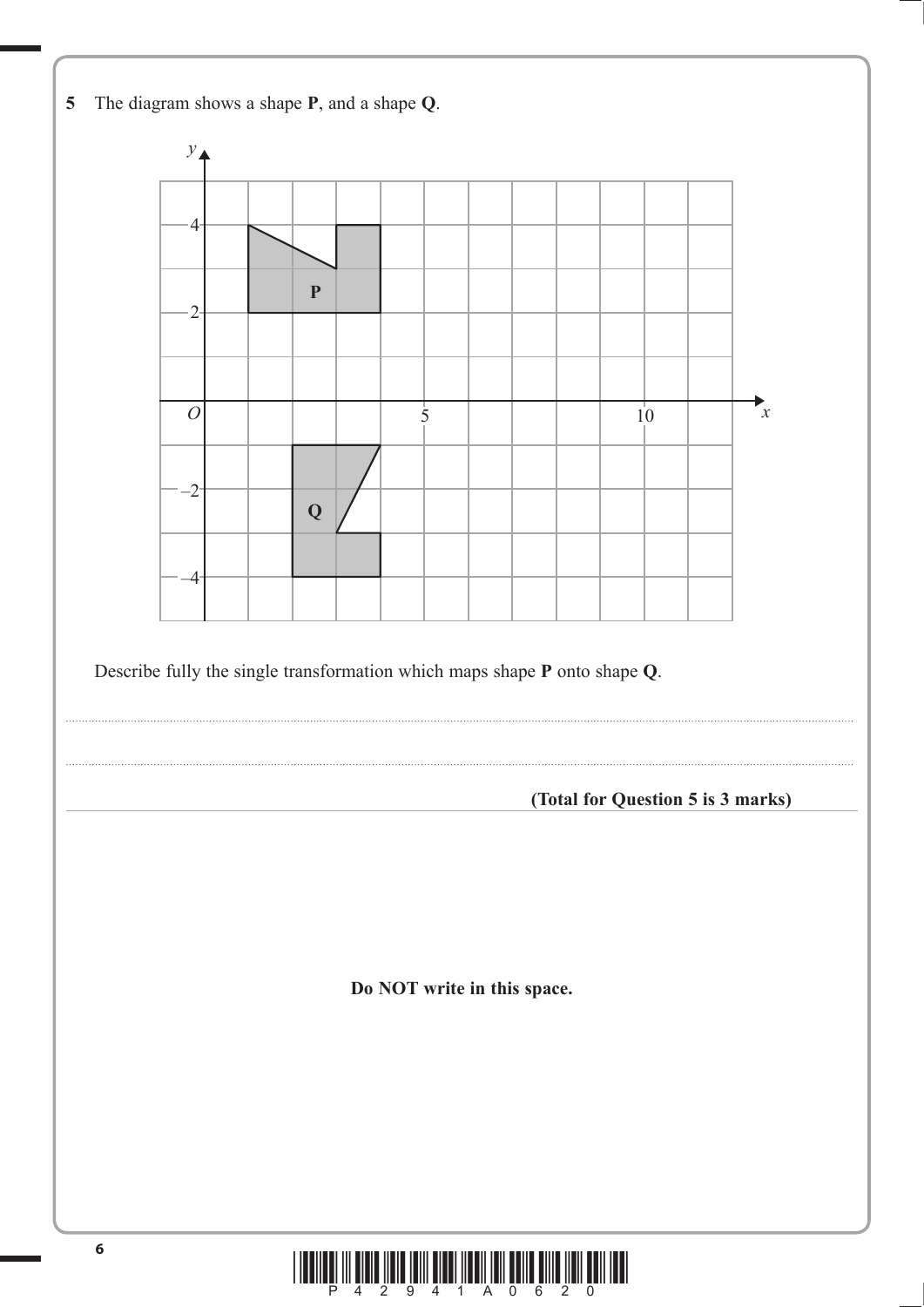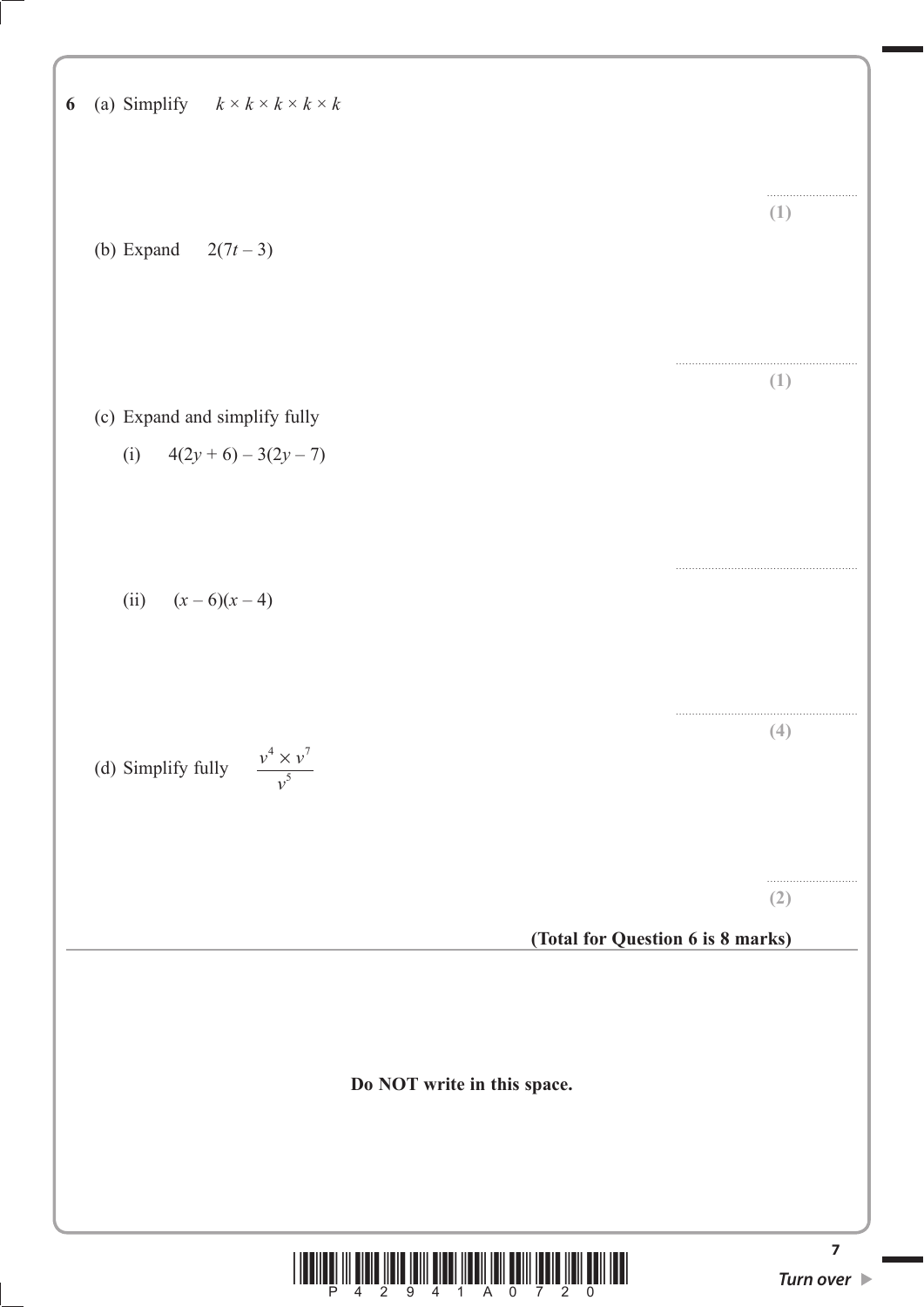| 7 A square hole is cut from a circular piece of card. |  |  |  |
|-------------------------------------------------------|--|--|--|
|                                                       |  |  |  |



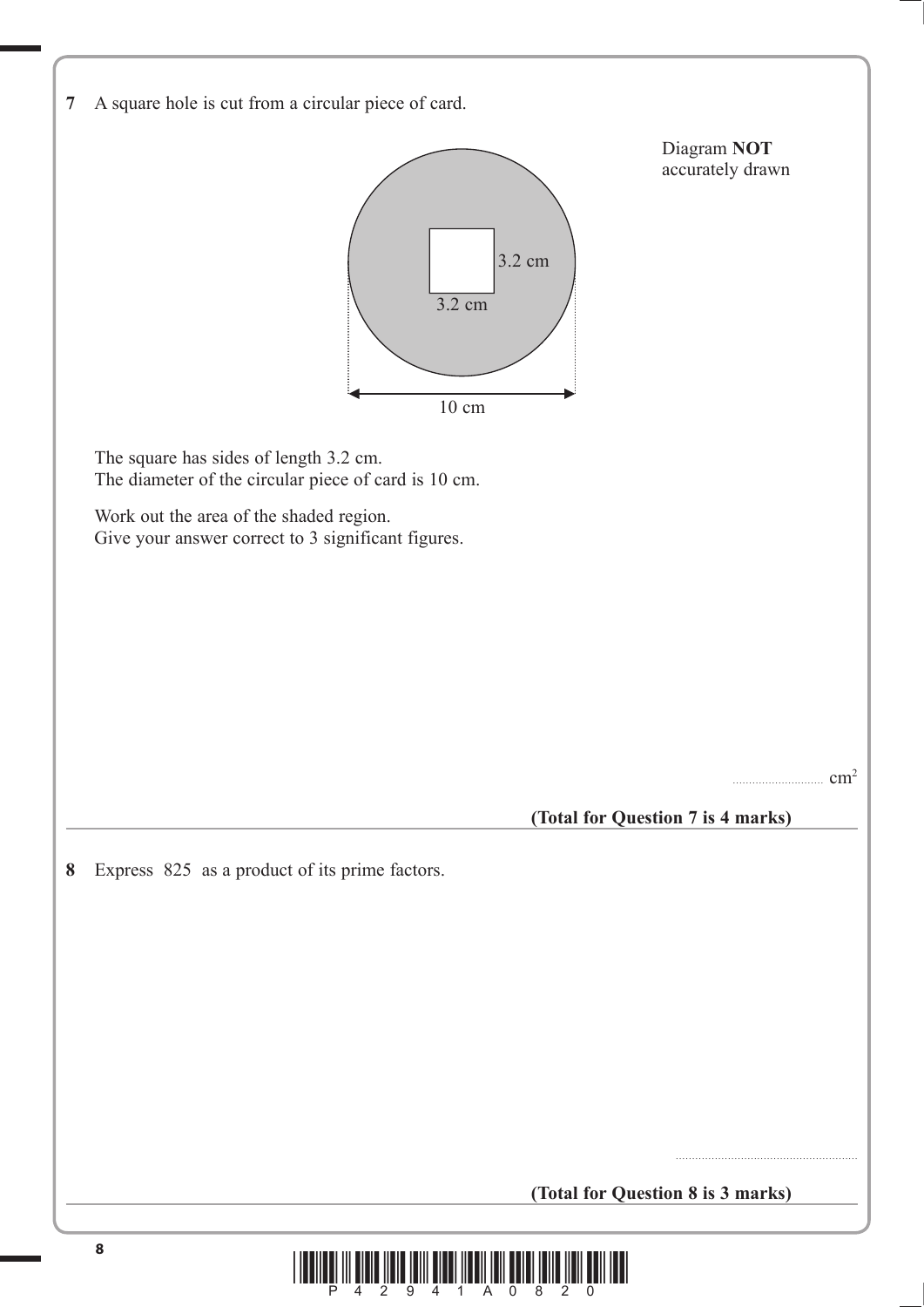| $\mathcal{E}$ = {positive whole numbers less than 13}<br>9<br>$A = \{$ even numbers $\}$<br>$B =$ {multiples of 3}<br>$C = \{prime \}$ numbers $\}$ |                                    |
|-----------------------------------------------------------------------------------------------------------------------------------------------------|------------------------------------|
| (a) List the members of the set                                                                                                                     |                                    |
| (i) $A \cap B$                                                                                                                                      |                                    |
|                                                                                                                                                     |                                    |
| (ii) $B \cup C$                                                                                                                                     |                                    |
|                                                                                                                                                     | (2)                                |
| (b) Is it true that $14 \in A$ ?                                                                                                                    |                                    |
| Tick $(\checkmark)$ the appropriate box.                                                                                                            |                                    |
| Yes                                                                                                                                                 | N <sub>o</sub>                     |
|                                                                                                                                                     |                                    |
| Explain your answer.                                                                                                                                |                                    |
|                                                                                                                                                     | (1)                                |
|                                                                                                                                                     | (Total for Question 9 is 3 marks)  |
|                                                                                                                                                     |                                    |
| 10 The mean of four numbers is 2.6<br>One of the four numbers is 5                                                                                  |                                    |
| Find the mean of the other three numbers.                                                                                                           |                                    |
|                                                                                                                                                     |                                    |
|                                                                                                                                                     |                                    |
|                                                                                                                                                     |                                    |
|                                                                                                                                                     |                                    |
|                                                                                                                                                     |                                    |
|                                                                                                                                                     |                                    |
|                                                                                                                                                     |                                    |
|                                                                                                                                                     | (Total for Question 10 is 3 marks) |
| Do NOT write in this space.                                                                                                                         |                                    |
|                                                                                                                                                     | $\mathbf{9}$                       |
|                                                                                                                                                     | Turn over $\blacktriangleright$    |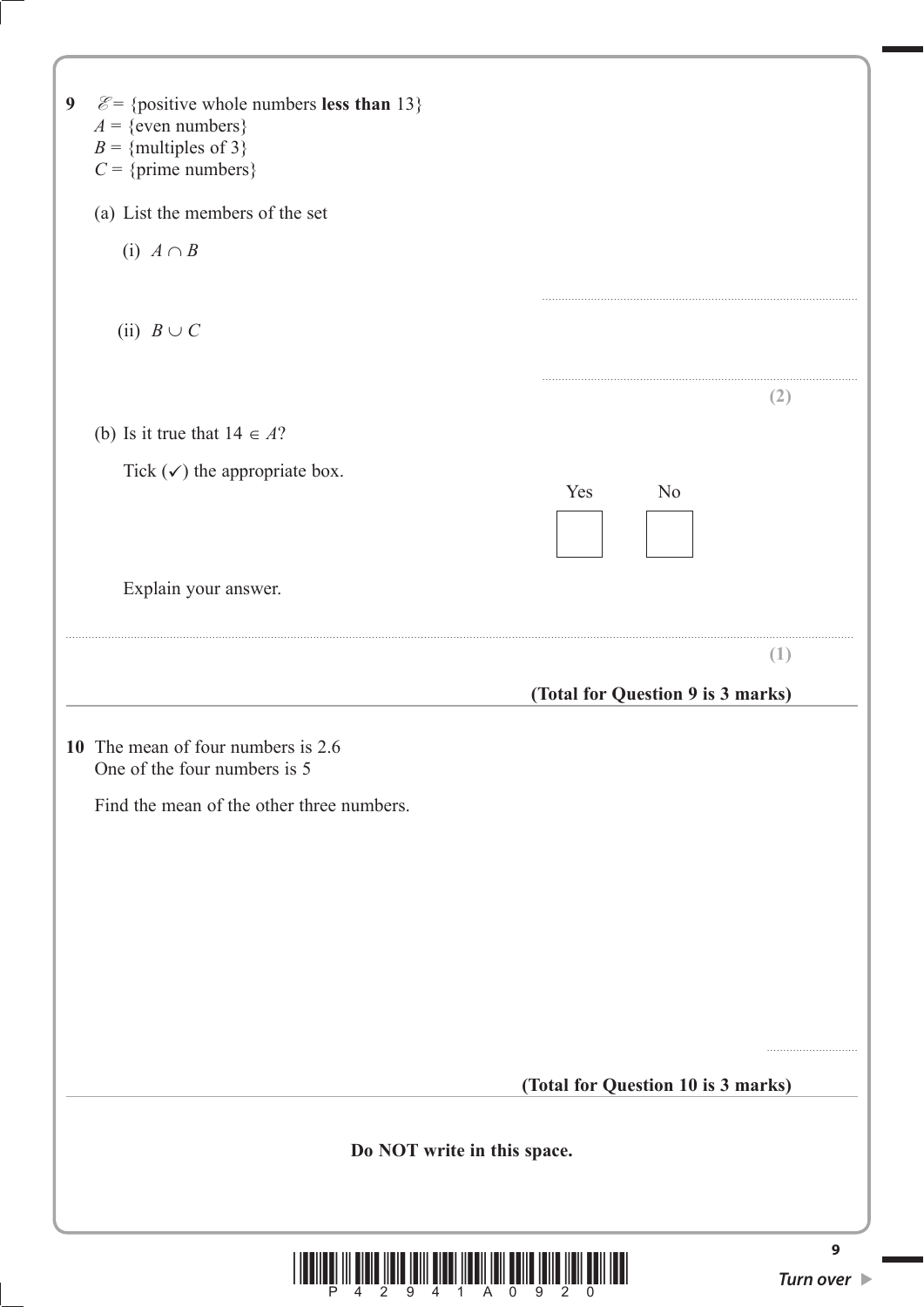| 11 The table shows the land areas, in $km^2$ , of four countries. |  |
|-------------------------------------------------------------------|--|
|-------------------------------------------------------------------|--|

| Country  | Land area $(km^2)$            |
|----------|-------------------------------|
| Ethiopia | $1.13 \times 10^{6}$          |
| Algeria  | $2.38 \times 10^{6}$          |
| Nigeria  | $9.24 \times 10^5$            |
| Kenya    | 5.83 $\times$ 10 <sup>5</sup> |

(a) Which country has the largest land area?

(b) Calculate the total land area, in  $km^2$ , of all four countries. Give your answer in standard form.

> $\text{km}^2$ **(2)**

........................................................ **(1)**

Population density is calculated by the formula

Population density = Population  $\div$  Land area

(c) In one year, the population of Ethiopia was  $7.91 \times 10^7$ Calculate the population density of Ethiopia for that year.

people / km<sup>2</sup>

**(2)**

**(Total for Question 11 is 5 marks)**

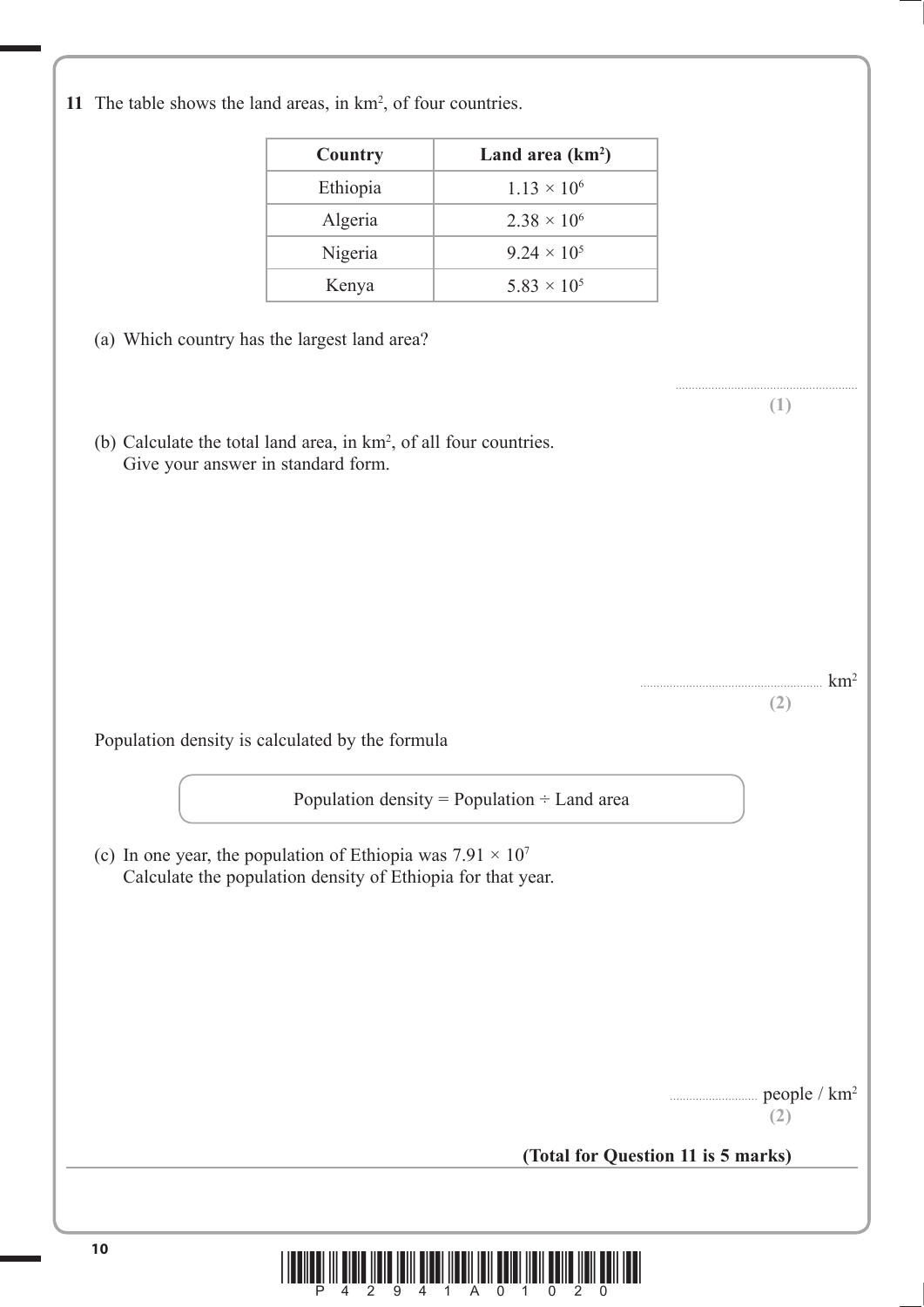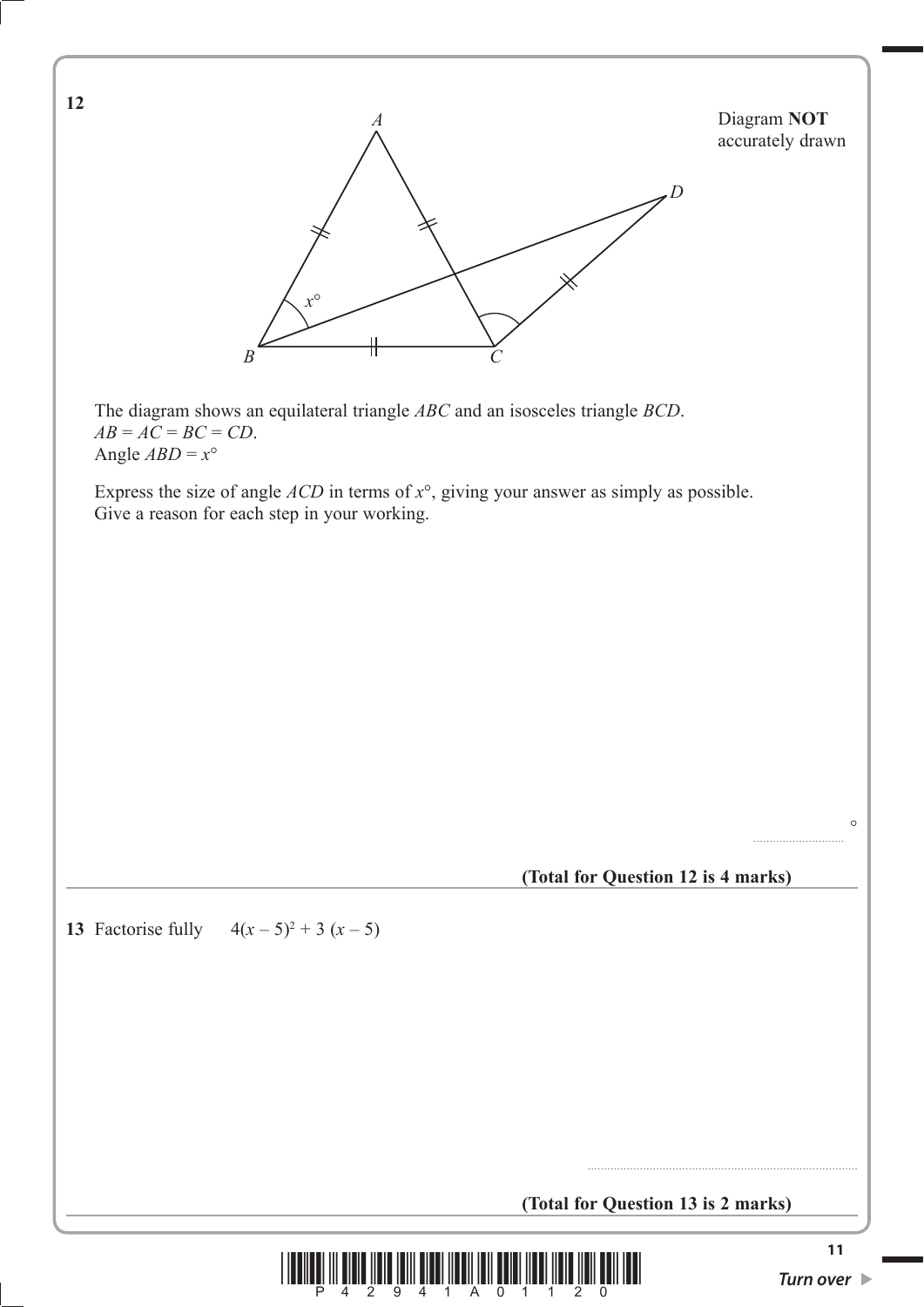- **14** Peter wants to pass his driving test. The probability that he passes at his first attempt is 0.7 When Peter passes his driving test, he does not take it again. If he fails, the probability that he passes at the next attempt is 0.8
	- (a) Complete the probability tree diagram for Peter's first two attempts.



**(2)**

.......................................... **(2)**

 (b) Calculate the probability that Peter needs exactly two attempts to pass his driving test.

 (c) Calculate the probability that Peter passes his driving test at his third or fourth attempt.

**(3)**

**(Total for Question 14 is 7 marks)**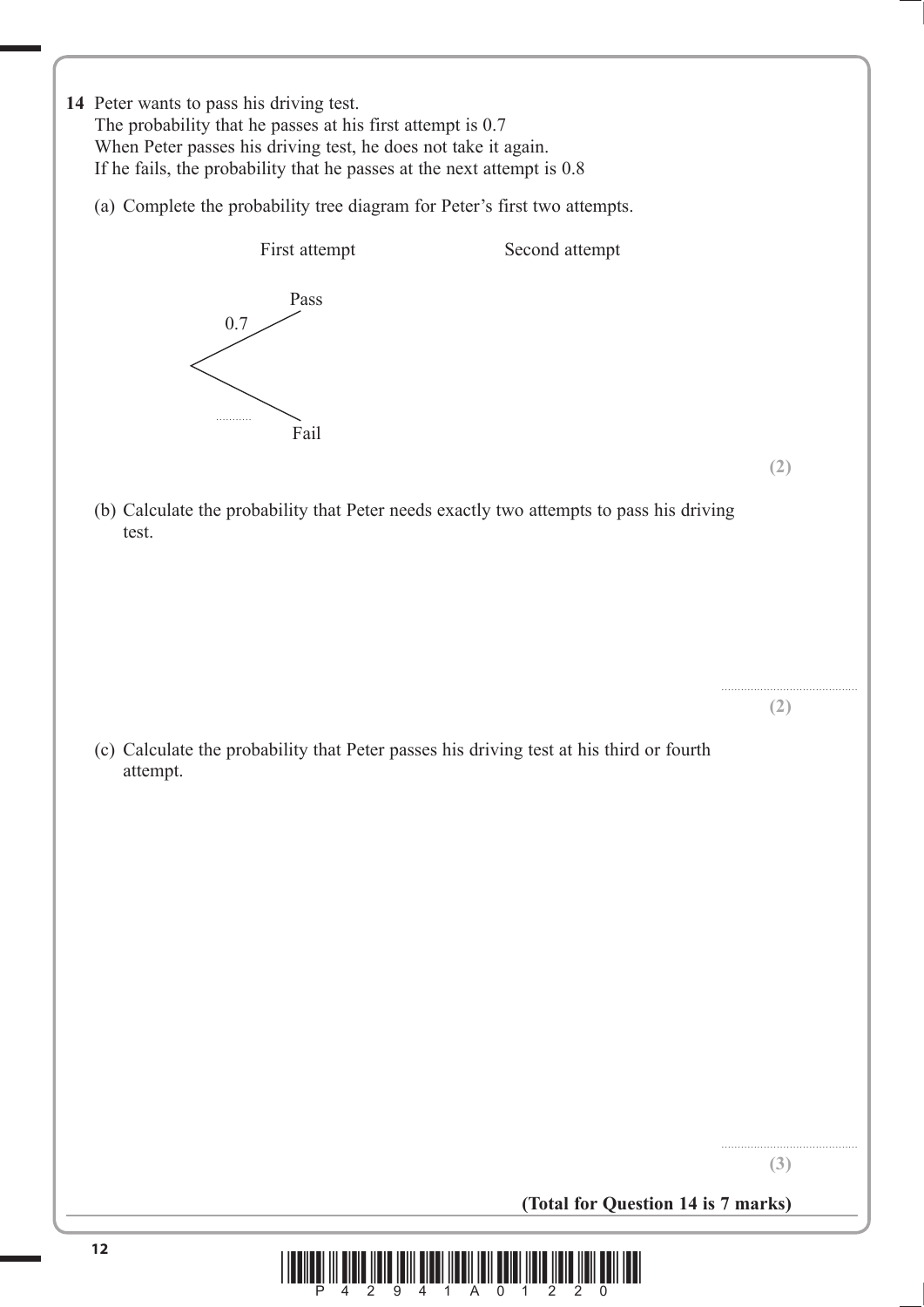

 He is going to make a rectangular enclosure *PQRS* with the fencing. He is also going to divide the enclosure into two equal parts by fencing along *MN*.



**(Total for Question 15 is 8 marks)**

**(3)**

**(2)**

**(3)**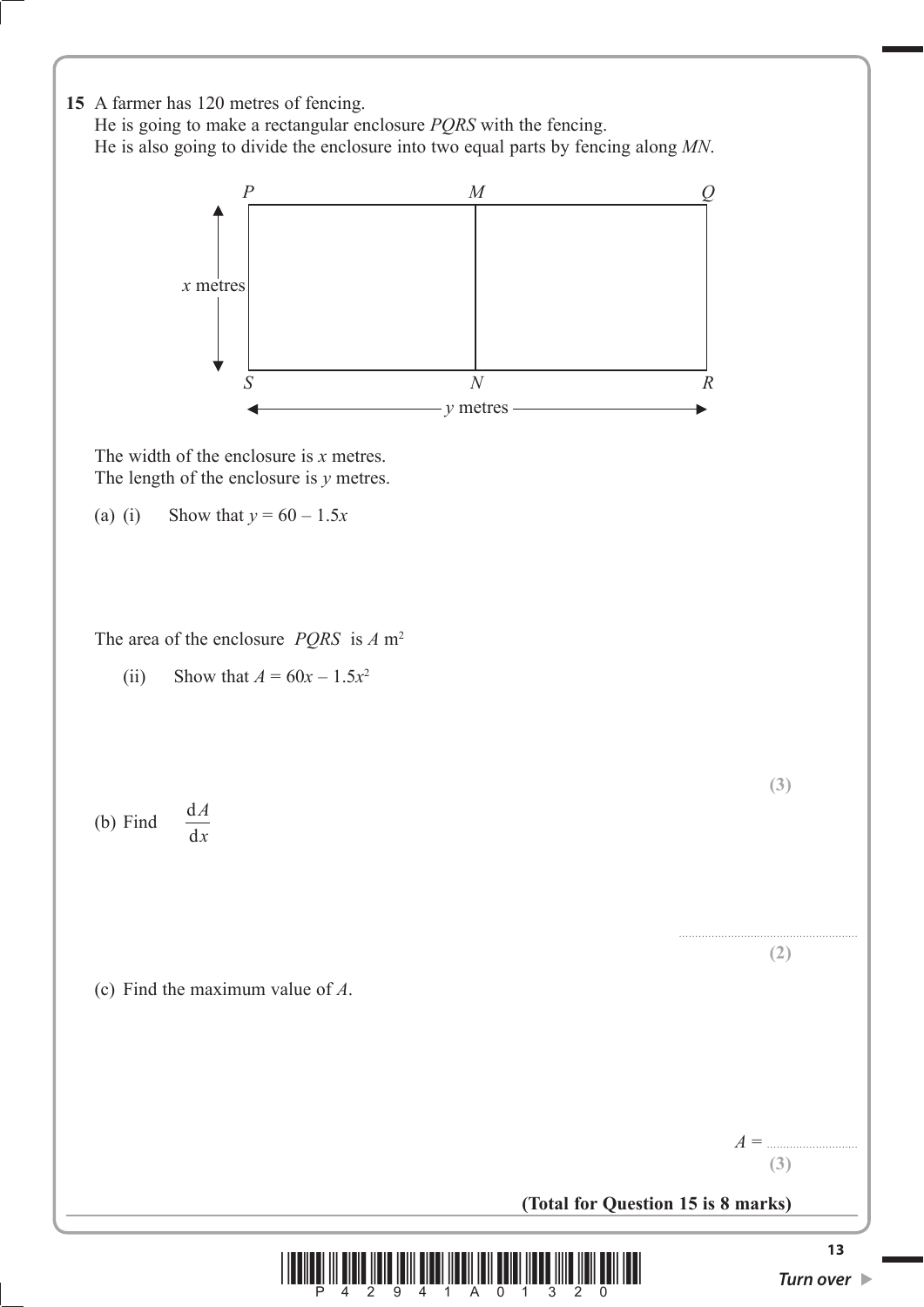

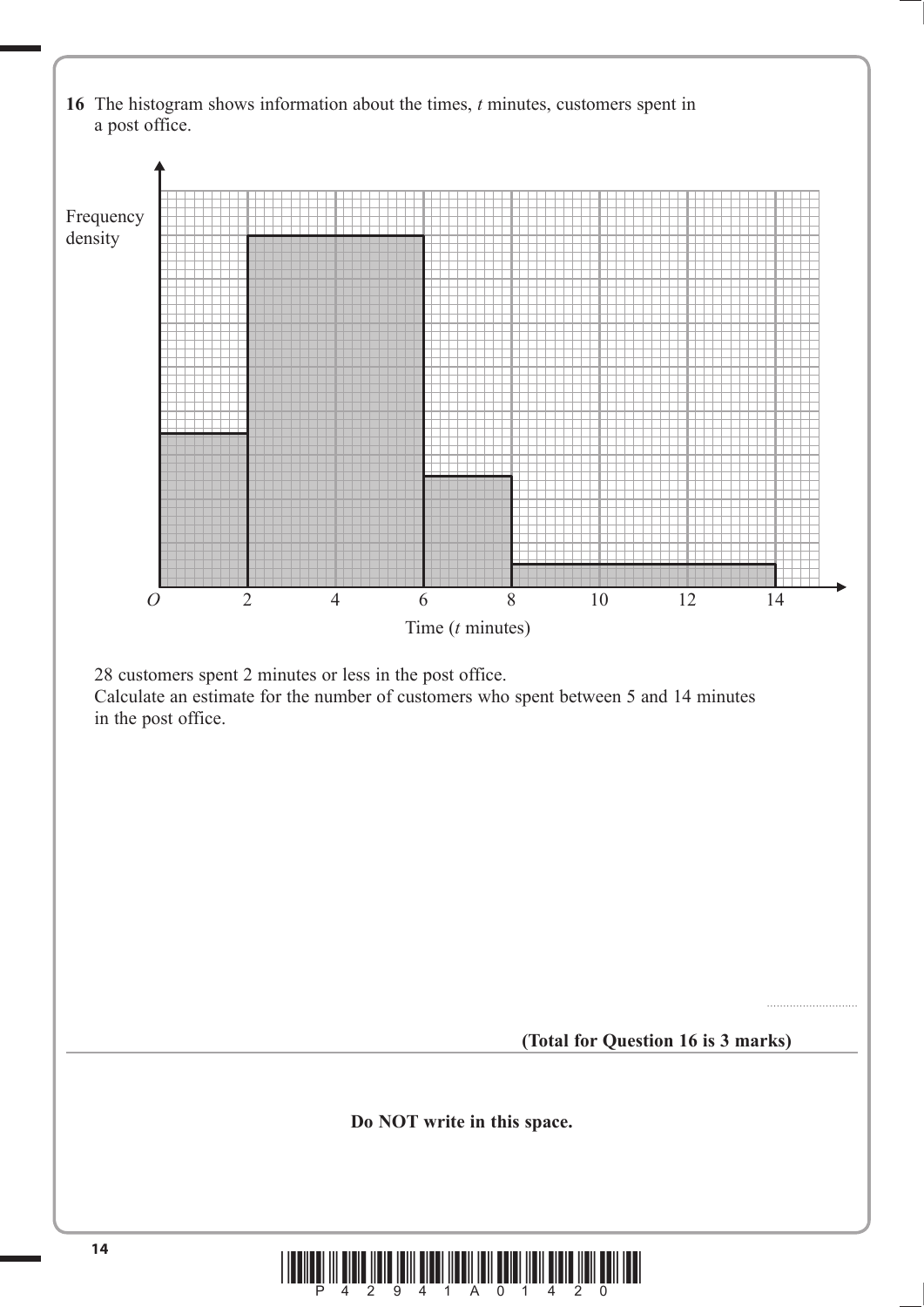**17** A circular clock face, centre *O*, has a minute hand *OA* and an hour hand *OB*.  $OA = 10$  cm.  $OB = 7$  cm.

 Calculate the length of *AB* when the hands show 5 o'clock. Give your answer correct to 3 significant figures.



Diagram **NOT** 

**(Total for Question 17 is 4 marks)**



cm.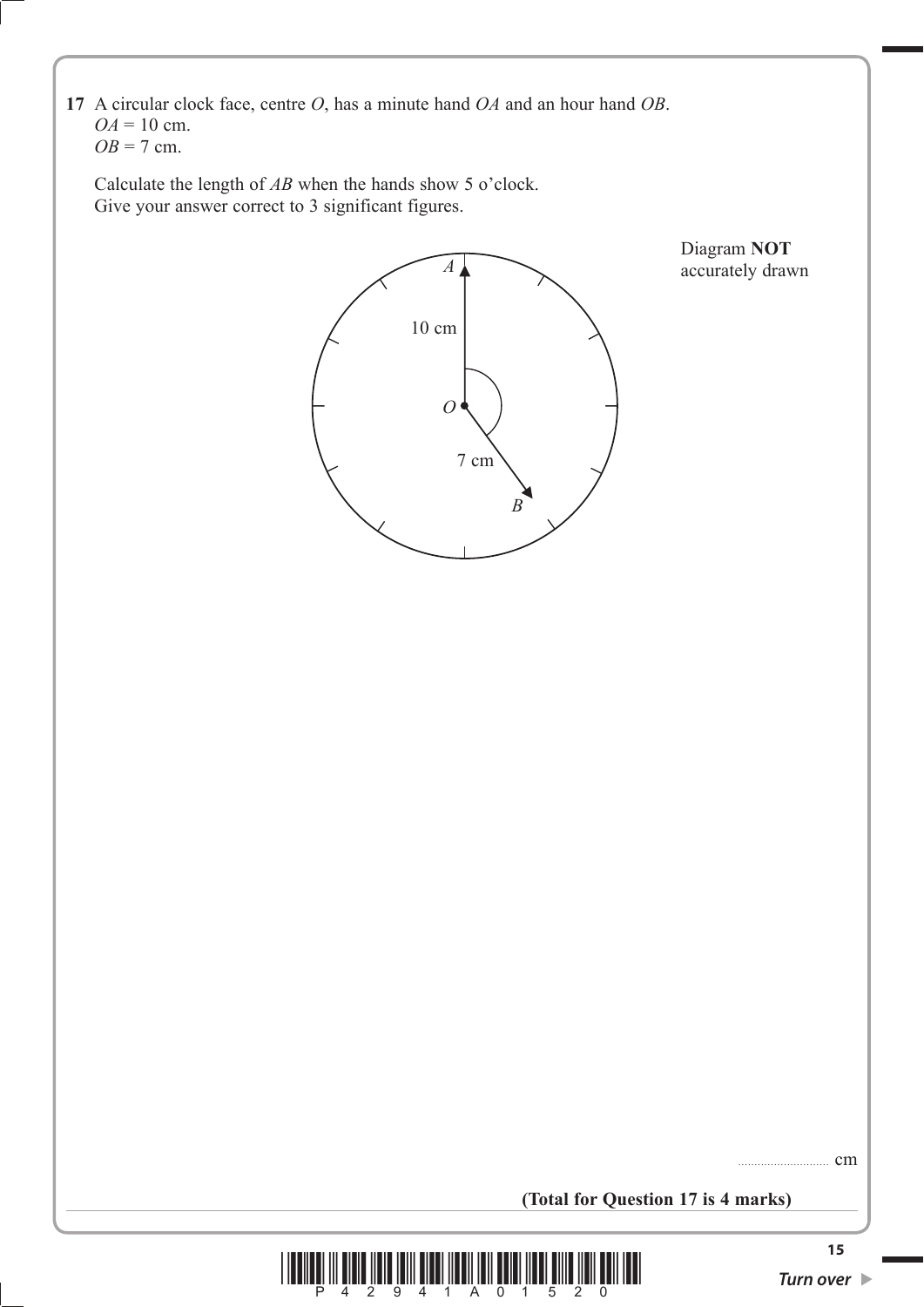**18** A rectangular lawn has a length of 3*x* metres and a width of 2*x* metres. The lawn has a path of width 1 metre on three of its sides.



Diagram **NOT**  accurately drawn

**(2)**

The total area of the lawn and the path is  $100 \text{ m}^2$ 

(a) Show that  $6x^2 + 7x - 98 = 0$ 

 (b) Calculate the area of the lawn. Show clear algebraic working.

 $m<sup>2</sup>$ 

**(5)**

**(Total for Question 18 is 7 marks)**

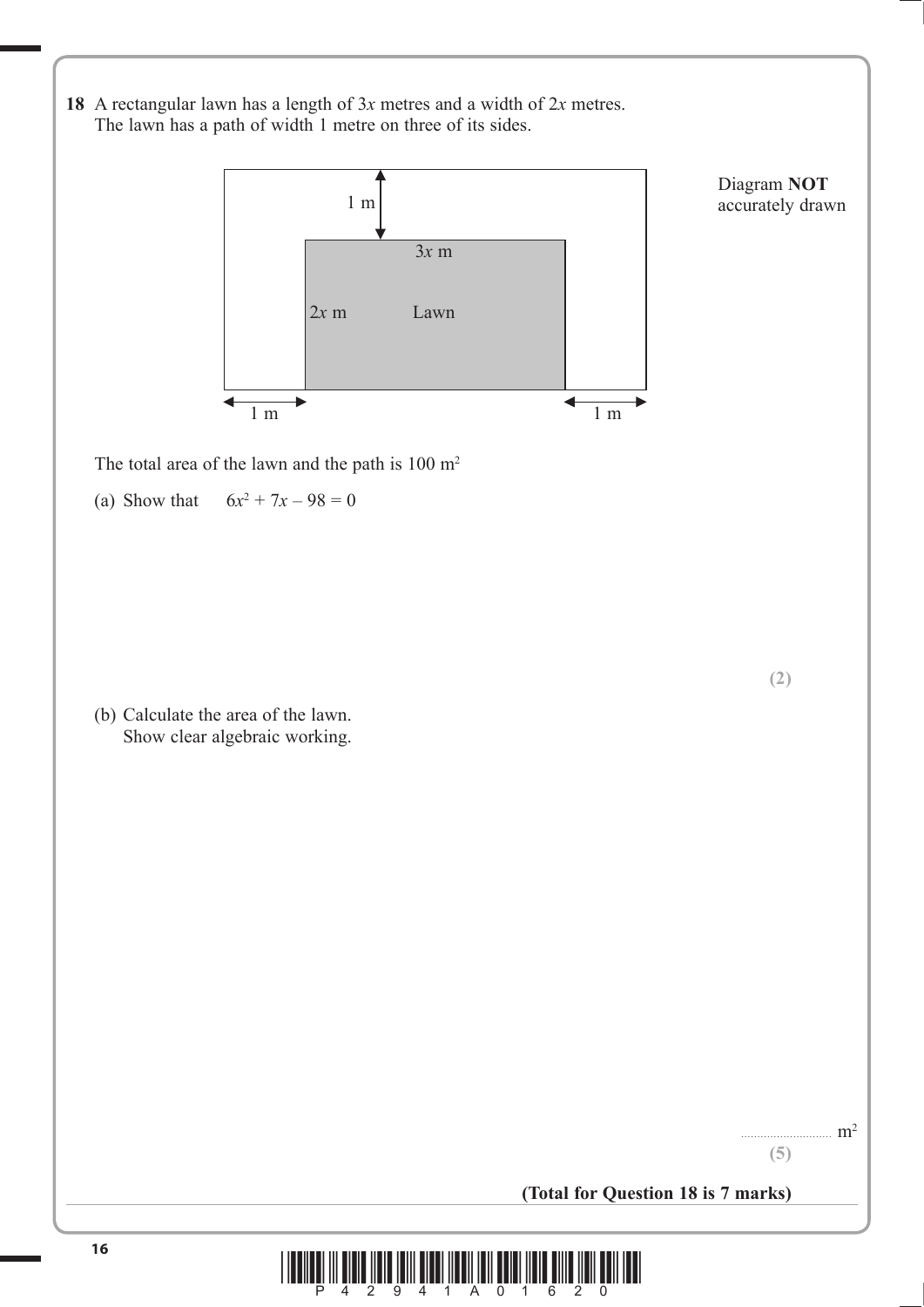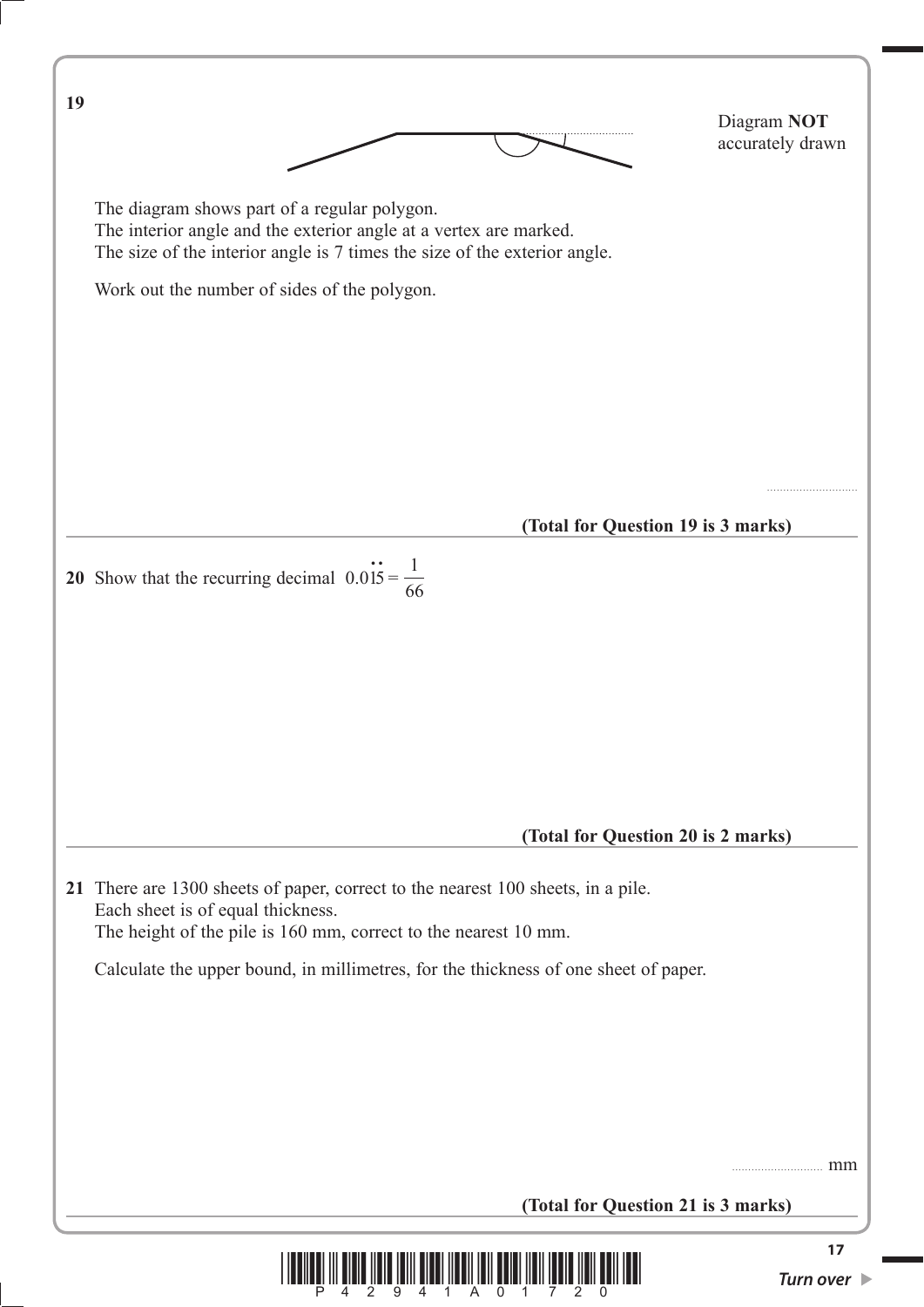**22** Solve the simultaneous equations

$$
2x - y = 7
$$

$$
x^2 + y^2 = 34
$$

Show clear algebraic working.

**(Total for Question 22 is 7 marks)**

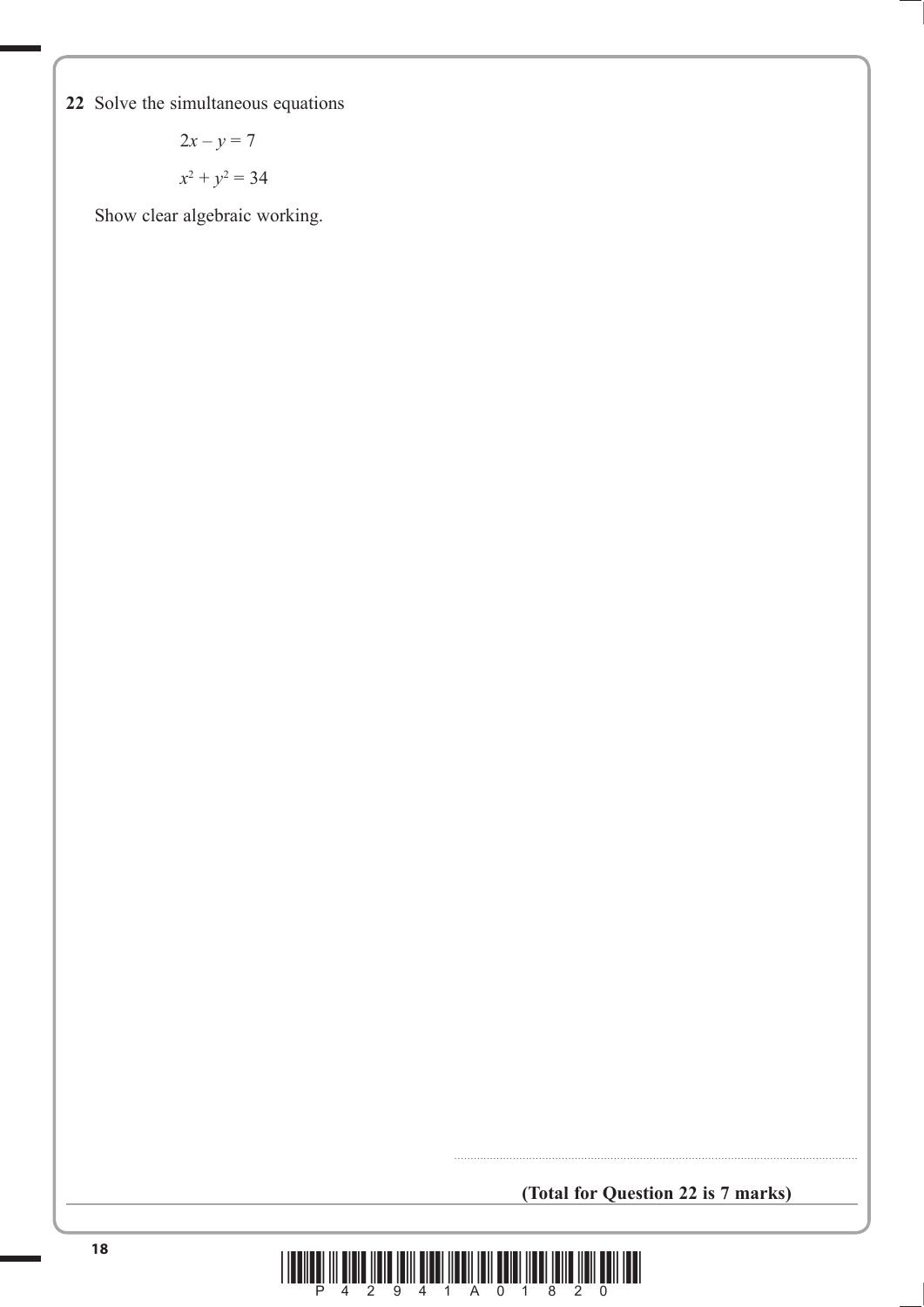